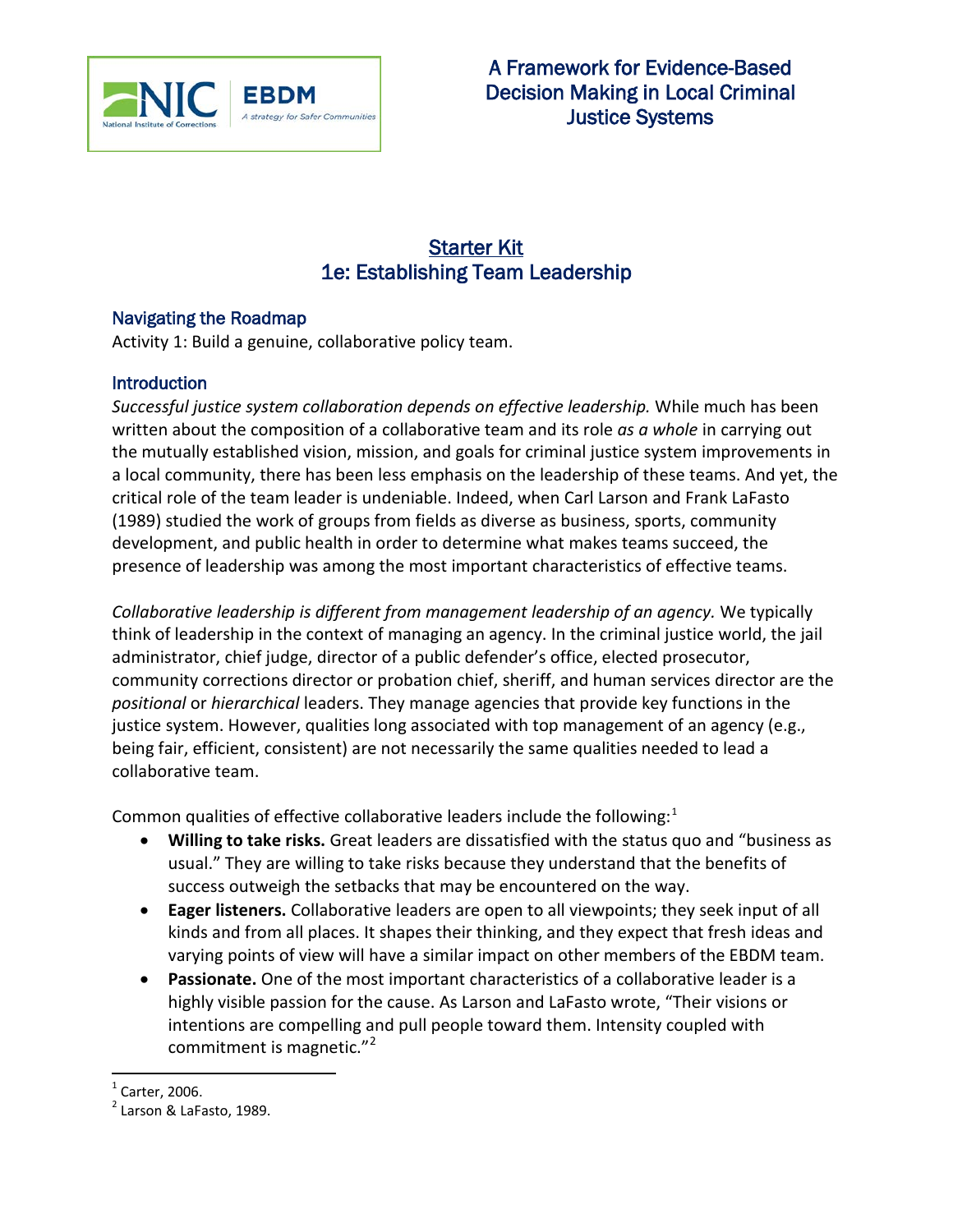- **Optimistic.** Great leaders are effective, at least in part, because of their attitude. They believe in the possible, and they encourage that optimism among all members of the policy team as well as among the managers and staff of the criminal justice agencies that will implement evidence-based improvements in policy and practice.
- **Able to share knowledge, power, and credit.** Effective leaders are not concerned with garnering individual recognition for their work; instead, they choose to acknowledge the achievements of others and emphasize the success of the group over the success of specific individuals.
- **Garner the respect and trust of team members** and have no hidden agendas.
- **Have adequate time** to serve as the collaborative leader of the policy team and complete the required tasks of team chair.

#### Defining Collaborative Leadership

In their work *Collaborative Leadership*, David Chrislip and Carl Larson describe collaborative leadership in the following way:

"[Positional] leaders are those who articulate a vision, inspire people to act, and focus on concrete problems and results. [But] collaboration needs a different kind of leadership; it needs leaders who can safeguard the process, facilitate interaction, and patiently deal with high levels of frustration. Collaboration works when…leaders…keep the process going."

–Chrislip & Larson, 1994, p. 42.

In addition, effective leaders possess an important skill set that serves to facilitate and support the collaborative process. Common skills of effective collaborative leaders include the following: $3$ 

• **Political and substantive knowledge and skills.** Effective leaders have sufficient expertise to a) assist with the identification of the key officials who will serve on the team, b) ensure that the vision, mission, and goals of the group are clearly defined, c) negotiate relationships and sensitive issues, and d) secure external support for the team's work.

Specific actions leaders may take towards these ends include

- ensuring that the team is balanced in membership and includes all those who have a vested interest in the outcome of the work, whether they are initially on board or not.
- taking the initiative to expand their substantive knowledge of evidence-based practice literature so that they are able to guide and support the team's work. While leaders may appropriately defer to the expertise of team members, they do not neglect their need to be knowledgeable.
- developing a keen understanding of the interests at stake—those who support the team's vision, mission, and goals, and those who don't and why—and devising strategies to advocate for and garner cooperation and resources from outside of the team.

 $3$  Carter, 2006.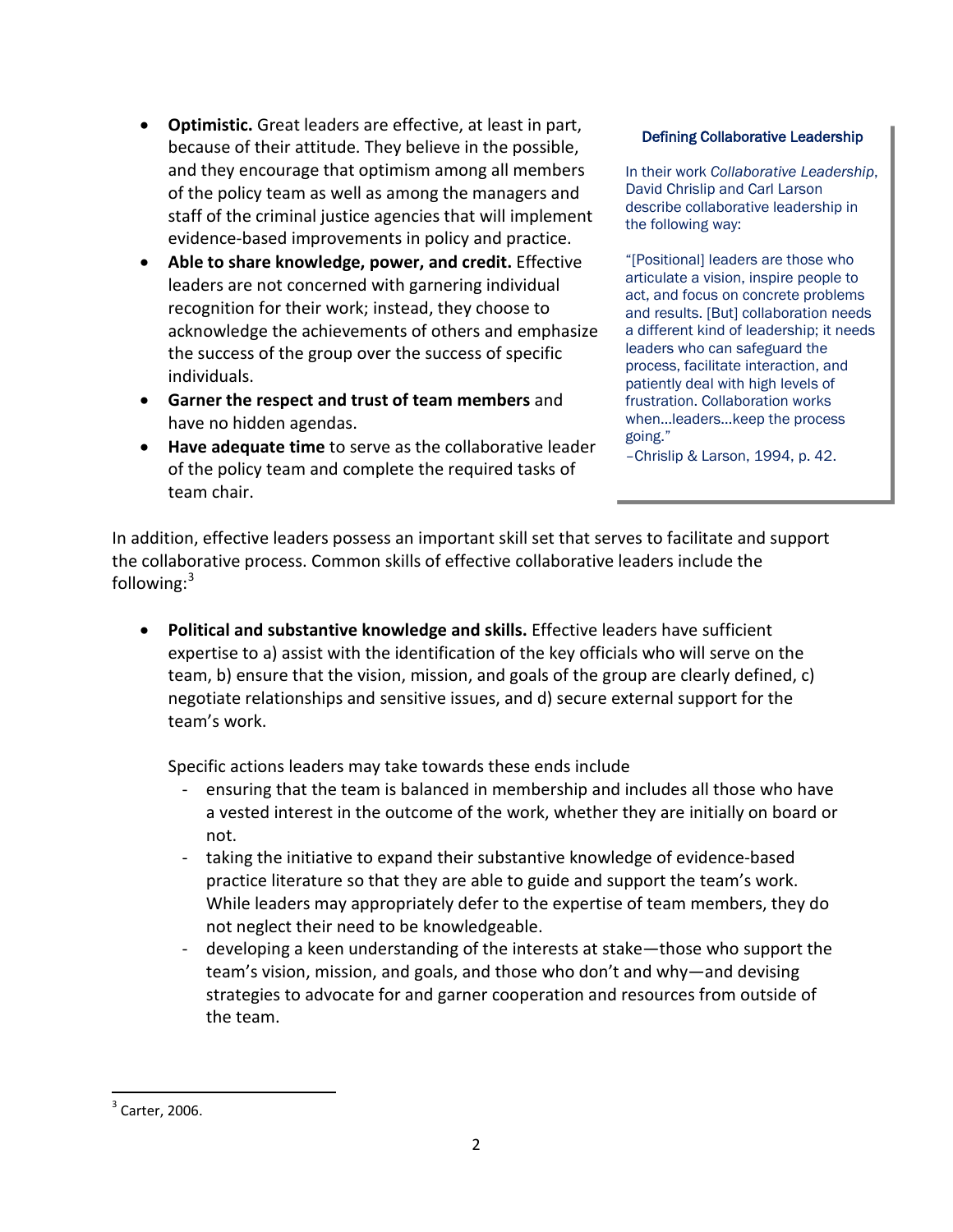- **Interpersonal knowledge and skills:** Good leaders have the ability to work effectively with others. Key skill areas are consensus building, conflict management, the ability to build trust, and the ability to "read" individuals' needs and to manage their strengths. Specific actions include
	- communicating their personal belief in the power of the collaborative process;
	- communicating their personal commitment to the team and its work;
	- demonstrating respect for the team as a whole and for its individual members;
	- modeling the standards for individual and group interaction and behavior;
	- consistently following through with commitments;
	- sharing control of the team process, decision-making, and work;
	- identifying the unique contributions of each team member and drawing upon these routinely;
	- seizing the opportunity of conflict to surface and resolve hidden disagreements;
	- developing and encouraging leadership qualities in other team members; and
	- sharing opportunities to demonstrate leadership.
- **Process knowledge and skills:** Effective leaders are also skilled in collaborative team management. This involves the ability to organize the team's work activities and discussions, design and manage meeting agendas, and define work processes that will accomplish the team's goals. Leaders demonstrate these abilities by
	- focusing attention on both the team's substantive work and its work processes;
	- helping the team be clear about its shared vision, mission, and goals, and routinely revisiting these to maintain focus;
	- conducting productive, goal-oriented meetings that start and end on time—using every meeting as an opportunity for meaningful exchange;
	- helping the group understand the work processes of the "EBDM roadmap" and the strategic planning steps;
	- ensuring group discussions stay on track—guiding the group toward consensus and action after full and appropriate discussion of issues;
	- ensuring regular participation from all group members—drawing out less vocal members, balancing the contributions of more vocal members, encouraging diversity of opinion, and following up immediately on members' absences from meetings; and
	- ensuring that the team develops, monitors, and updates a specific work plan that is tied to its EBDM vision, mission, goals, and systemwide logic model and to the scorecard that defines the jurisdiction's overall harm reduction goals.

#### **Purpose**

The purpose of this Starter Kit is to help teams identify the individuals who are best suited to assume responsibility for leadership of the teams by describing the common qualities and skills of effective team leaders and by guiding teams through an open and candid discussion that will result in consensus-based determination about who will fill the leadership role.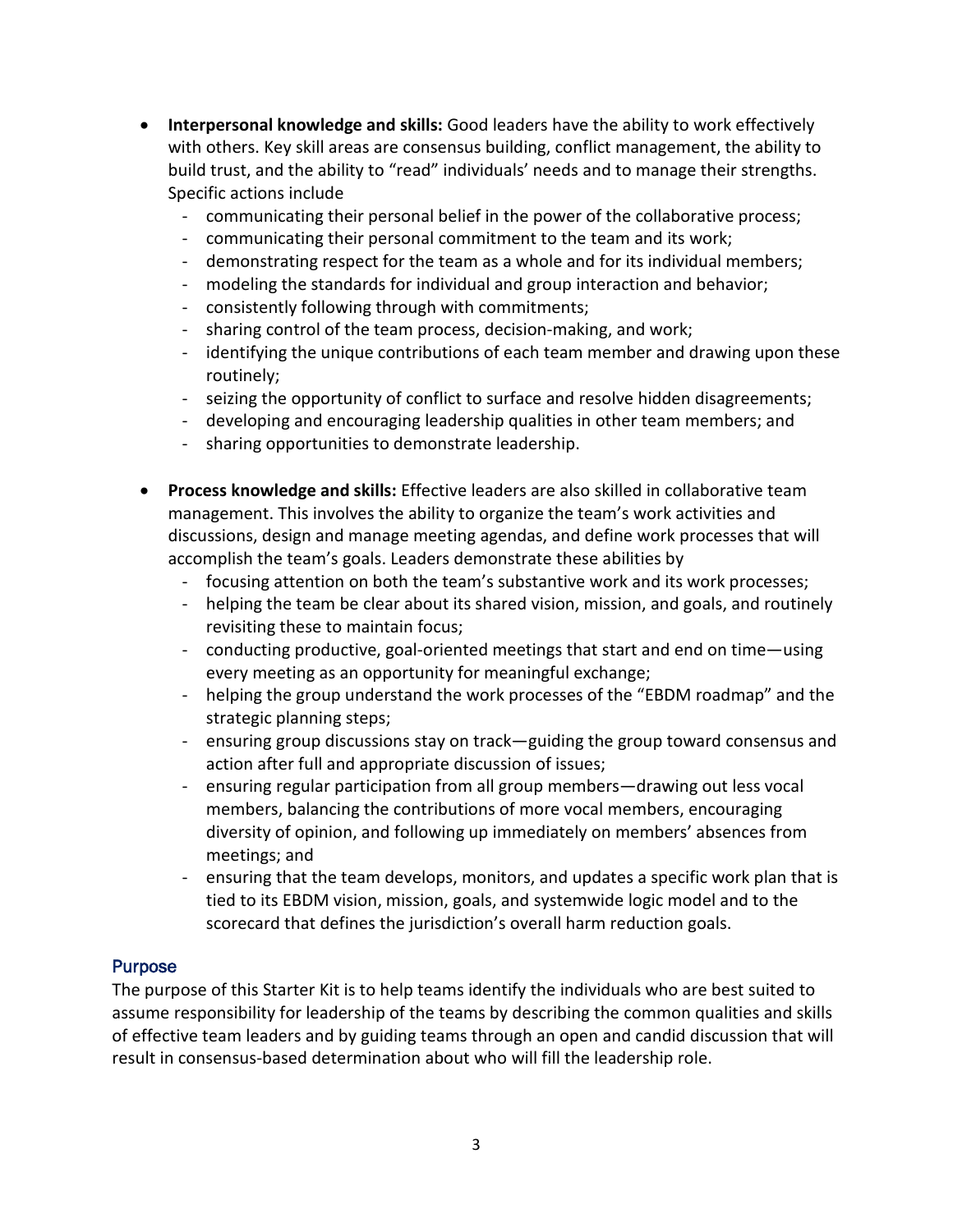## **Participants**

All policy team members should be involved in this discussion and the resulting decision.

## **Instructions**

- 1. Review the qualities and skills of collaborative leaders contained in this document.
- 2. Discuss each key point and determine whether the group agrees that each quality/skill is an important attribute of your team's leader. Make a list of the qualities that the group agrees upon.
- 3. From this list, identify the skills/qualities the group deems most important.
- 4. Identify the individual(s) who best fit these attributes. If there are several candidates, discuss the pros of each and form a consensus decision.

## Tips

The following are some effective meeting techniques for EBDM policy team chairs:

- Stay neutral.
- Listen actively.
- Ask questions for clarification. ("I'm not sure I understood what you just said. Can you say more about that?")
- Ask for examples.
- Paraphrase. ("Let me make sure I got that right.")
- Synthesize ideas.
- Stay on track.
- Give and receive feedback.
- Summarize or ask for summary. ("Can someone summarize what we just agreed upon?")
- Ask for feelings and opinions. ("John, how do you react to this?")
- Encourage participation. ("Before we go on, I'd like to hear from Elena.")
- Test for consensus. ("Before we move, let me check to make sure we are all in agreement.")
- Do a quick survey. ("Let's go around the room and have everyone indicate whether or not they support this.")
- Initiate action. ("How would you suggest we proceed on this?")
- Explore an idea in more detail. ("In what other ways could we approach this problem?")
- Suggest a break.
- Suggest a procedure. ("Would it help if we developed criteria to decide this issue?")
- Stop the action. ("Let's stop the discussion for a moment and go back to where we started.")
- Reflect. ("Darius, I get the impression you have concerns about this.")
- Be supportive. ("Let's give Mary a chance to explain her position before we comment.")
- Question and test assumptions. ("Your proposal assumes that we are not doing it correctly now. Is that right?")
- Check targets. ("Are we asking the right questions?")
- <span id="page-3-0"></span>• Confront differences. ("Jim, I am getting the impression you do not like the way this is going. Tell us what you are thinking.")